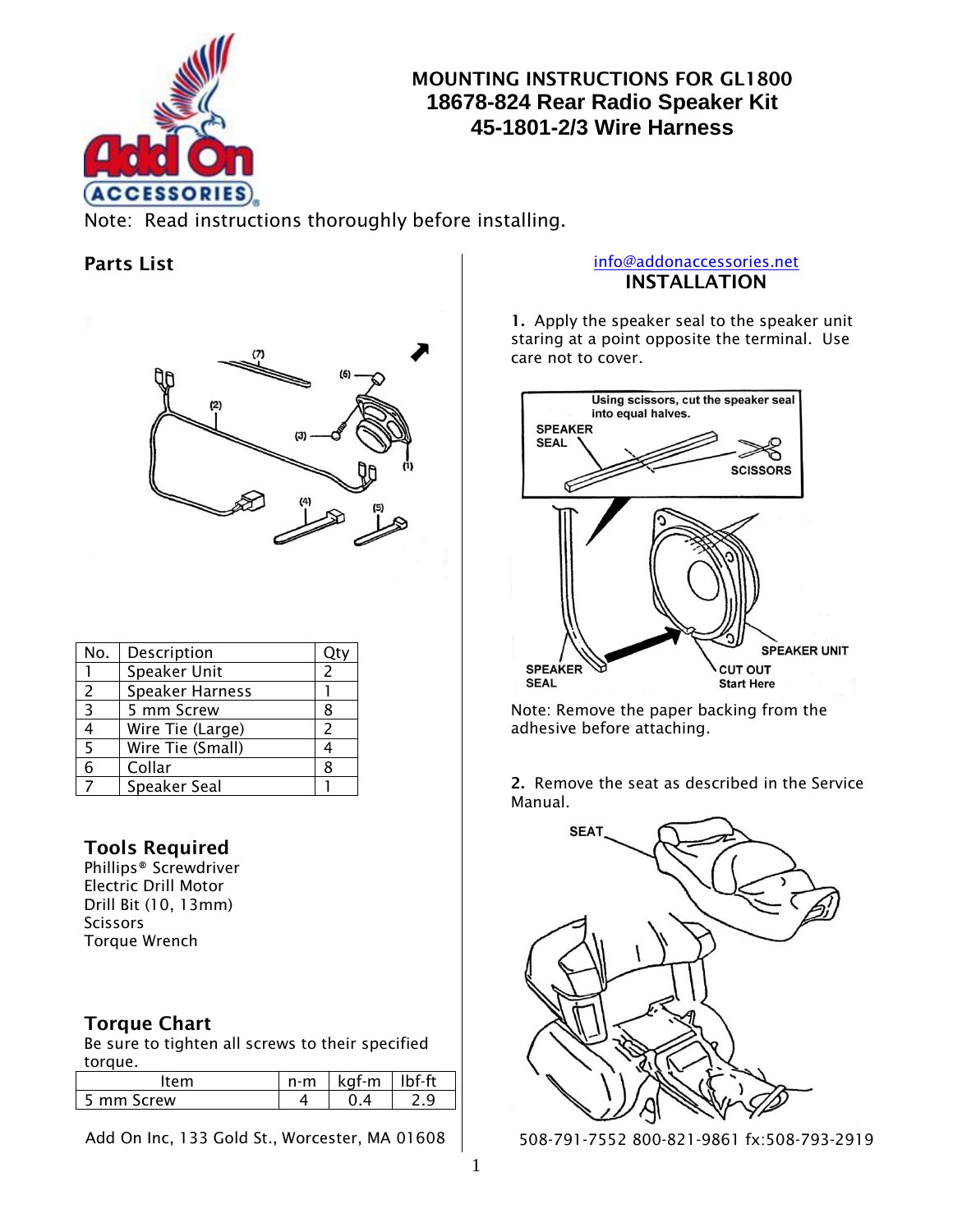### **Instructions 18678-824 continued**

**3.** Disconnect the negative cable from the battery.

**4.** Remove the screws and the right and left pockets.



**5.** Remove the 13 screws and the inner lid from the trunk lid as described in the Service Manual.



Add On Inc, 133 Gold St., Worcester, MA 01608 info@addonaccessories.net

**6.** Remove the bolts and the trunk lid as described in the Service Manual.



**7.** Remove the bolts, screws and the right and left speaker boxes from the trunk lid.



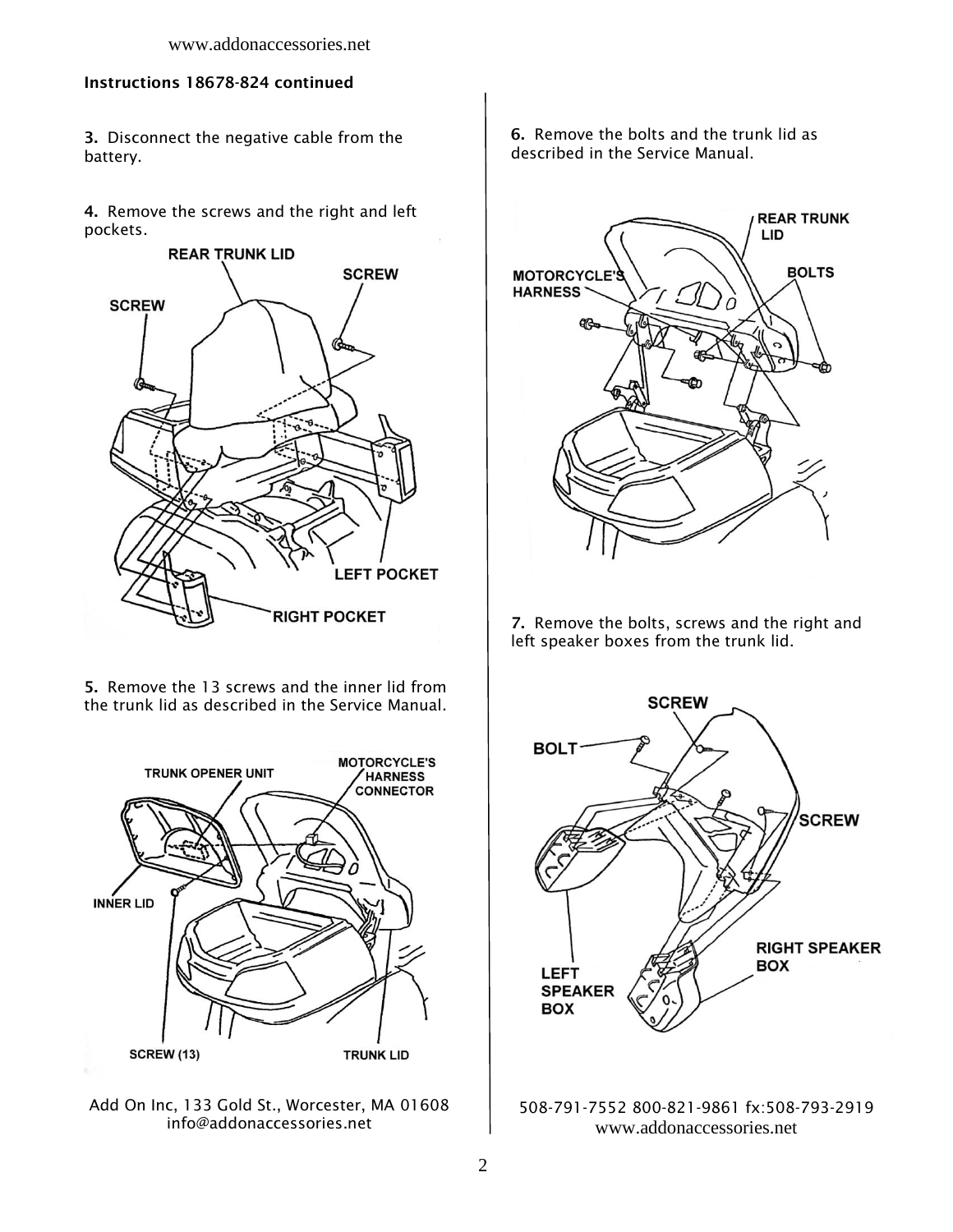### **Instructions 18678-824 continued**

**8.** Separate the inner and out speaker boxes.



**9.** Locate a mark on the left speaker box and drill a hole thru the mark using an electric drill motor, starting with a 3 mm, 6 mm and 10 mm drill bit. Remove any burrs from the edge of the hole.



Add On Inc, 133 Gold St., Worcester, MA 01608 info@addonaccessories.net

**10.** Install the speaker unit on the left outer speaker box.



**11.** Repeat on the right side.

**12.** Install the left inner speaker box on the bike.



508-791-7552 800-821-9861 fx:508-793-2919 www.addonaccessories.net